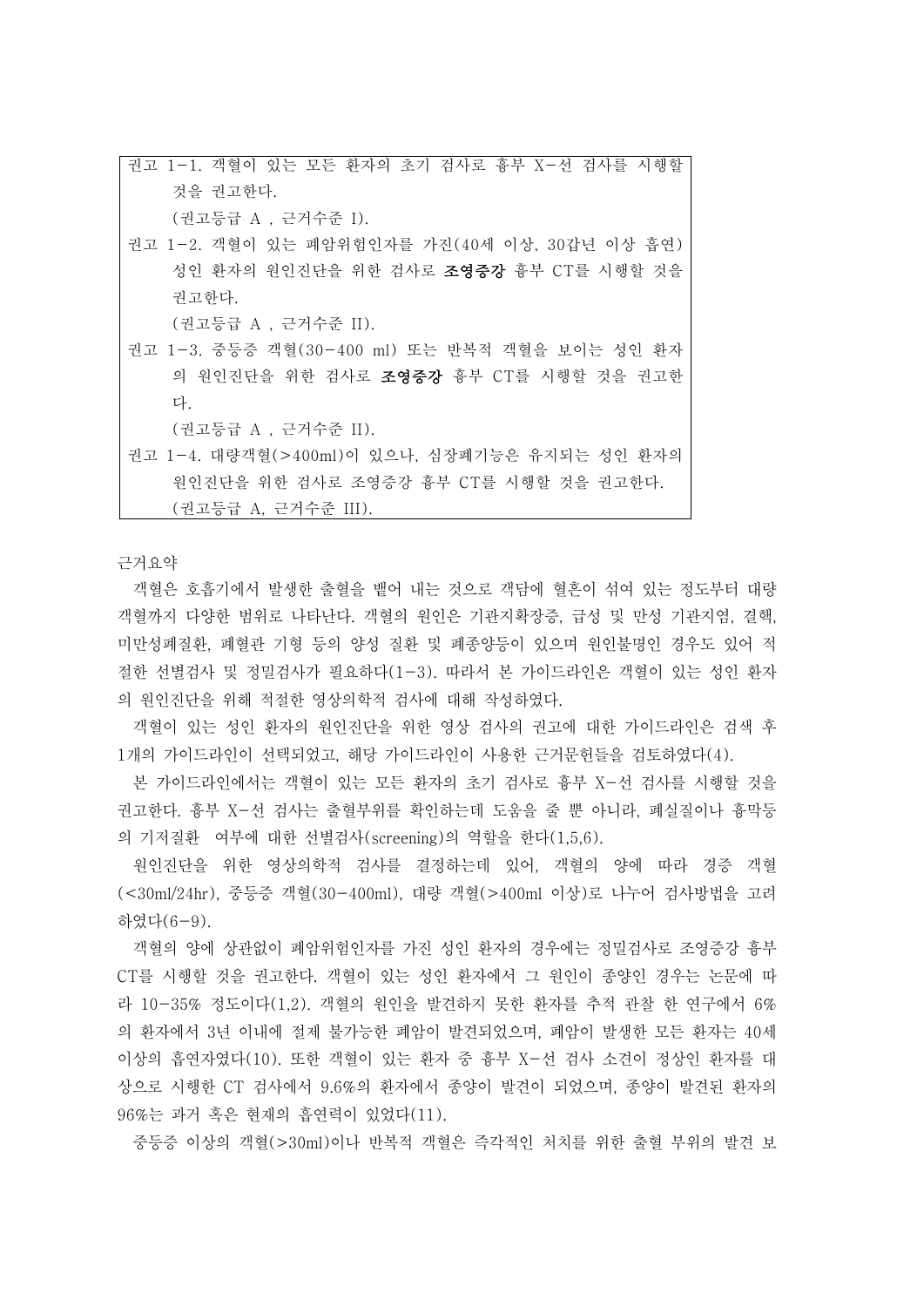다는 기저 원인을 밝혀내는 것이 중요하다. CT는 비침습적인 방법으로 객혈의 원인 및 출혈 부위를 한번에 알아낼 수 있다는 장점이 있다. 문헌 고찰에 따르면, 객혈의 원인은 기관지 확장 증으로 인한 경우가 가장 많았고, 다음으로 활동성폐결핵, 폐결핵 후유증이 흔했다(5). 그 외 폐렴, 아스페르길루스종, 폐종양, 기관지염, 기타 원인 및 원인을 알 수 없는 경우도 있었다(5). 특히, 한국에서는 객혈의 원인이 활동성 결핵이나 폐결핵의 후유증 등 염증성 질환과 관련된 경우가 많아, 흉부 X-선 검사만으로는 출혈 병소를 알아내기 힘든 경우가 많다. 이런 경우 CT 를 시행하면, 객혈의 원인 및 출혈 부위를 평가하는 데 도움이 되겠다 (12, 13). 일부 환자에 서 객혈의 치료를 위해 기관지 동맥 색전술을 시행하게 되는 경우가 있는데, 시술 전에 CT를 시행하면 출혈의 위치나 기관지동맥 또는 폐동맥에 관한 영상해부학적 소견을 제시함으로써 기 관지 동맥 색전술 시술을 가이드하고, 또 시술시간을 줄여줄 수 있다(14).

대량객혈(>400ml)이 있는 환자라도 심장폐기능이 유지되는 경우에는 조영 증강 흉부 CT를 시행할 것을 권고한다. 대량객혈이 있으면 기관지 동맥색전술이나 수술을 시행하게 되는데, 색 전술 혹은 수술 시행 전에 CT를 시행하면 출혈의 원인이 되는 혈관을 파악하여 시술 및 수술 에 도움이 된다(6,15).

권고 고려사항

1. 이득과 위해

객혈이 있는 환자의 초기 검사로 흉부 X-선 검사를 시행하는 것은 비교적 낮은 방사선량으 로 출혈부위를 결정할 수 있고, 폐실질 질환에 대한 선별검사로 이용할 수 있다는 점에서 매우 유용하다.<br>- 40세 이상 30갑년 이상의 흡연자로 폐암위험인자를 가진 경우 객혈의 양에 상관없이 흉부

CT를 시행할 것을 권고하고 있는데, 흉부 X-선 검사에서 잘 보이지 않은 폐암을 발견할 수 있다는 장점이 있으나, CT 시행으로 인한 방사선 피폭의 위해가 있다.<br>- 중등증이상의 객혈이 있거나 반복적 객혈이 있는 환자에서 CT를 시행하면 객혈의 원인 및

출혈 부위를 한번에 알아낼 수 있다는 장점이 있다. 한국에서는 객혈이 활동성 결핵이나 폐결 핵의 후유증 등 염증성 질환과 관련된 경우가 많은데, 이런 환자에서는 흉부 X-선 검사만으로 는 출혈 병소를 평가하기가 힘들다. 이런 경우 CT를 시행하면 출혈 병소도 정확히 평가하고,<br>원인이 되는 질환도 알 수 있어 매우 유용하게 사용할 수 있다.

대량객혈이 있는 환자나 중등증 이상의 객혈 혹은 반복적 객혈이 있는 환자에서는 치료의 목 적으로 기관지 동맥색전술을 시행할 수 있다. 색전술 시행 전에 CT를 시행하면 출혈의 위치나 기관지동맥 또는 폐동맥에 관한 영상해부학적 소견을 제시함으로써 시술을 가이드하고, 또 시 술시간을 줄여줄 수 있어 방사선 피폭의 위해보다는 이득이 더 크기 때문에 유용하게 사용할 수 있다.

2. 국내 수용성과 적용성(Acceptability and Applicability)

진료지침의 국내 수용성과 적용성은 평가결과 큰 무리가 없는 것으로 판단되었다. 특히 한국 에서는 결핵 및 그 후유증으로 인한 객혈의 빈도가 높은 현실을 감안하여 권고안을 작성하였으